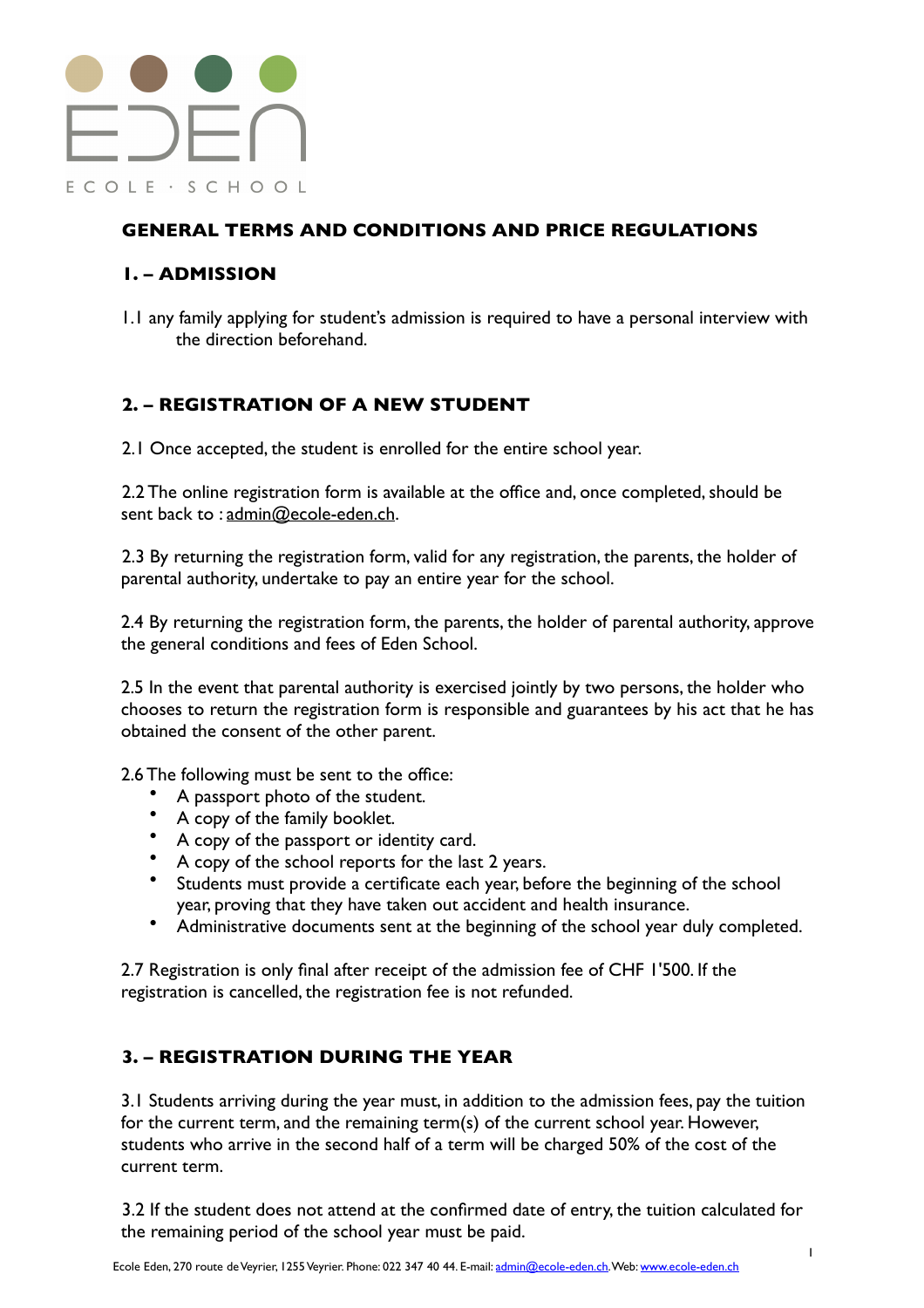

# **4. – RE-ENROLMENT**

4.1 Students must be re-registered.

4.2 The re-registration form must be returned to us duly completed and sent to the management by the parents, the holder of parental authority, no later than March 1st.

4.3 By returning the registration form, the parents, the holder of parental authority, undertake to pay for the entire school year and approve the general conditions and fees of Eden School.

4.4 In the event that parental authority is exercised jointly by two persons, the holder who chooses to return the registration form is responsible and guarantees by his act that he has obtained the consent of the other parent.

4.5 The re-registration fee is CHF 1'500. The re-registration will only be final after receipt of this amount. This amount will be deducted from the school fees invoice for the first term of the following school year.

4.6 Ecole Eden reserves the right to refuse a re-registration. In such a case, parents, the holder of parental authority, will be notified by the school. Re-registration fees already paid will then be refunded.

# **5. – TERMS**

The school year is divided into three terms:

- Term 1: From the first day of class to the end of the Christmas holidays
- Term 2: From the day after the Christmas holidays to the end of the Easter holidays
- Term 3: From the day after the Easter holidays to the end of the school year

#### **6. – TIMETABLE AND ABSENCES**

6.1 The calendar is available on the Eden School website. The Eden School reserves the right to modify the dates in the interest of the students and the program or due to new constraints.

6.2 Students are required to respect the calendar and schedules.

6.3 In the event of exceptional circumstances requiring a prolonged absence, a written and reasoned request must be addressed to the Management. We encourage families to avoid absences before and/or after holidays. Early departures, delayed returns are detrimental to children, as they miss part of the school curriculum. We would like to point out that teachers do, however, make every effort, before departure and at the request of parents, to pass on the work done in class during this period.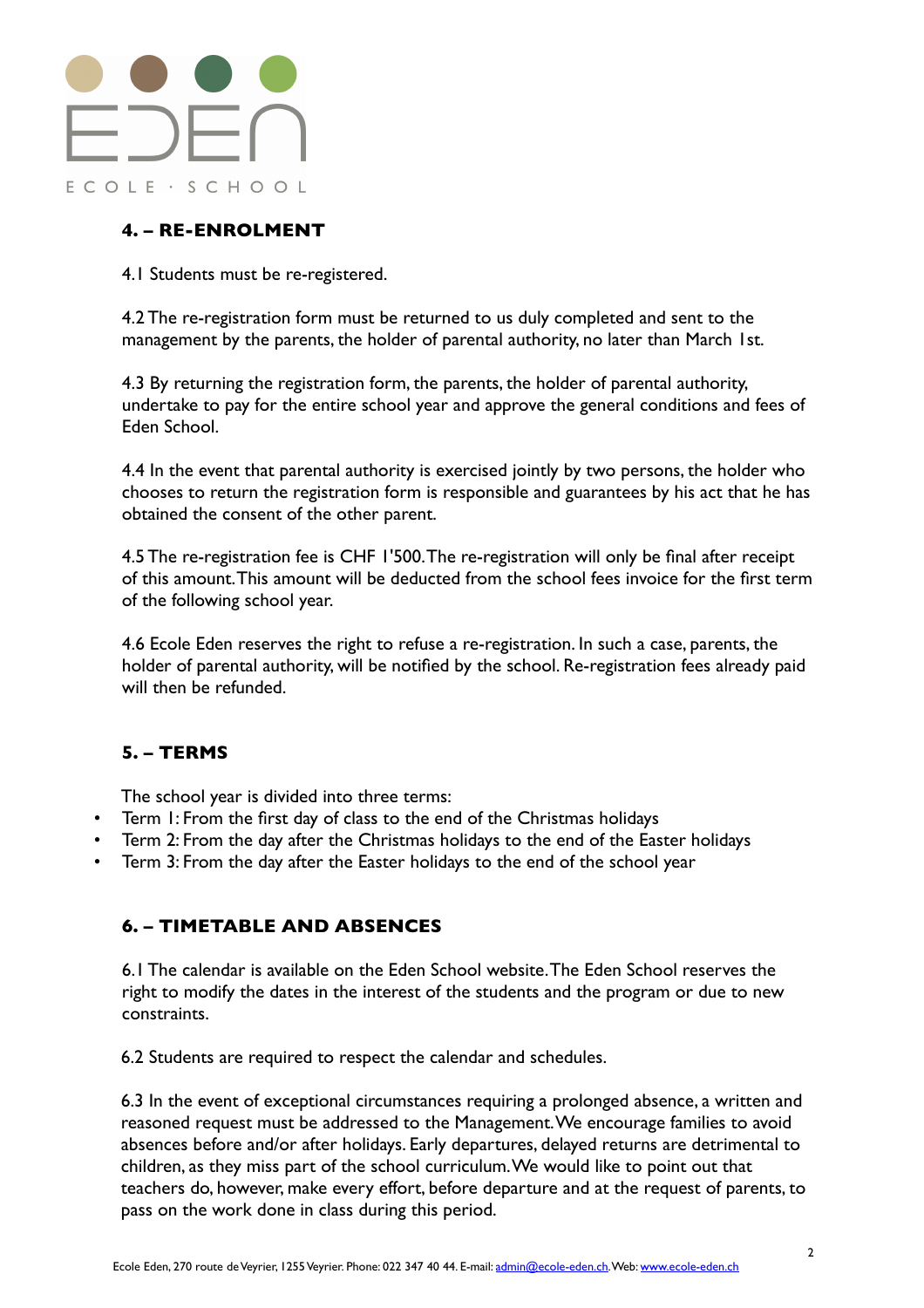

6.4 In the event of prolonged absence, no reduction in tuition will be granted.

6.5 In the event of unforeseeable absence, parents shall inform the secretariat by telephone or e-mail via the address admin@ecole-eden.ch before 10 a.m. The secretariat will answer your calls from 9:00 am, you can leave a message on the School's answering machine.

#### 6.6 Late arrival

Each parent must respect the entry times. Parents' attention is drawn to the fact that their children are penalized if they arrive late. Repeated late arrivals may be subject to a penalty. Any foreseeable absence or delay must be justified in advance.

# **7.- SCHEDULE**

7.1 For the children of the Kindergarten (petite section) in half-days, the school covers the morning of Monday, Tuesday, Thursday and Friday from 8:35 am to 12:00 pm. Wednesday mornings, taught only in English, are optional.

7.2 For kindergarten students (petite section) in full days as well as for kindergarten 1 and 2 (moyenne and grande sections), the school fees cover the morning and afternoon of Monday, Tuesday, Thursday and Friday from 8:35 am to 3:35 pm. Wednesday mornings, taught only in English, are optional.

7.3 From primary school onwards, the course covers the morning and afternoon of Monday, Tuesday, Thursday and Friday from 8:35 am to 3:35 pm and Wednesday morning from 8:35 am to 12:00 pm.

# **8.-MONITORING DURING LUNCH HOURS**

8.1 Concerning lunch time, the School provides tables and benches for eating as well as supervision on Mondays, Tuesdays, Thursdays and Fridays.

<span id="page-2-1"></span>8.2 Children have to bring a lunch box (no possibility to reheat the dishes). Parents also have the option of subscribing to a delivery service for hot meals made by Revolution Food<sup>[1](#page-2-0)</sup>.

#### **9. – AFTER SCHOOL STUDY and CHILDCARE from 4:00 p.m. to 5:00 pm**

9.1 For primary classes, supervised study is offered on Mondays, Tuesdays and Thursdays. For nursery classes, childcare is offered on the same days.

<span id="page-2-0"></span>For more information, please visit: revolutionfood.ch. For registration, please contact them via the following email [1](#page-2-1) addresses: info@revolutionfood.ch.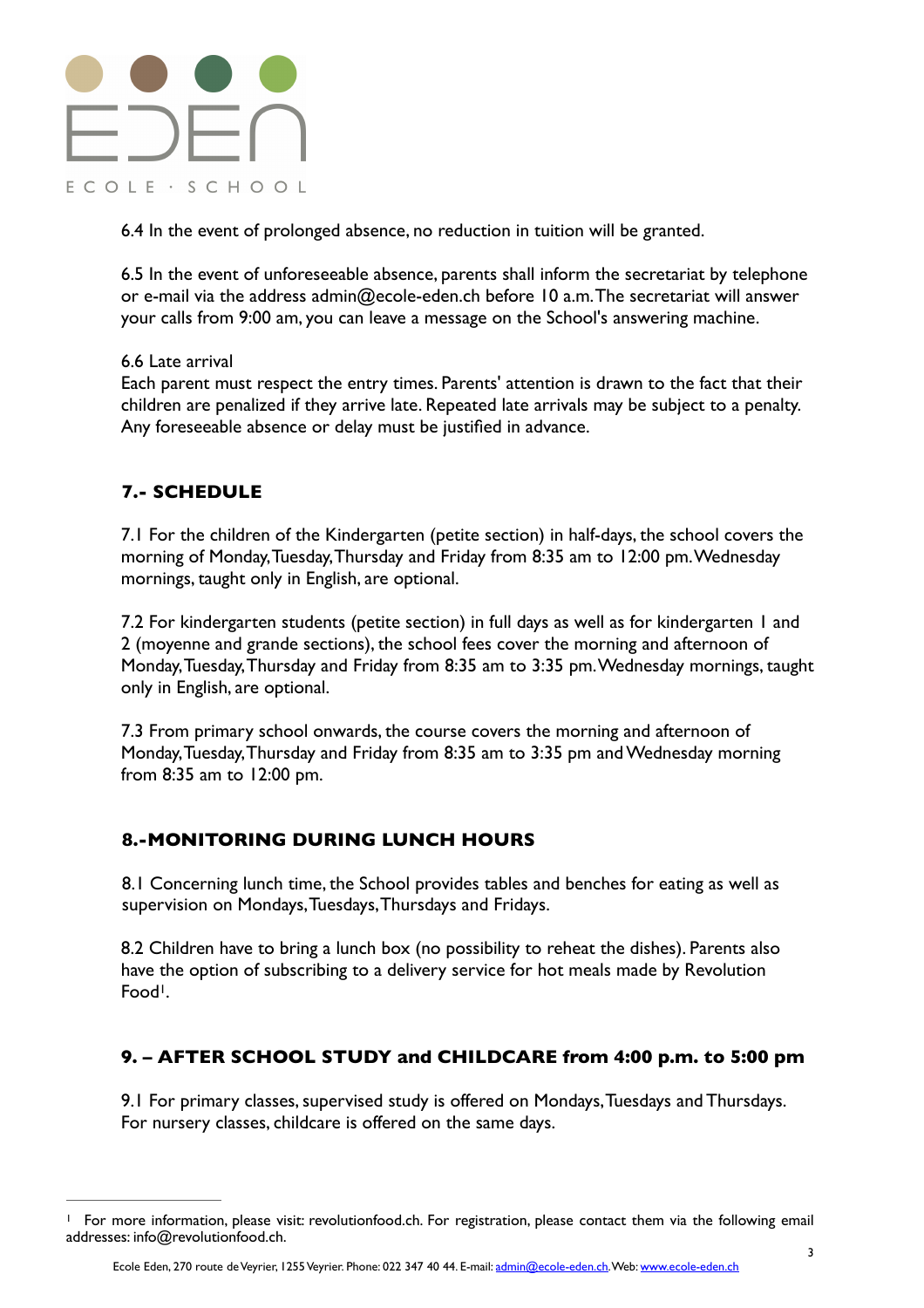# $\Box \Box \Box$ ECOLE · SCHOOL

In order to be able to organise the optional supervised study and childcare in the best possible way, a written request must be sent to us at the time of registration or reregistration or at the latest at the beginning of the school year.

9.2. Registration is made for the entire school year.

9.3 No refund will be granted in the event of absence or change during the current semester.

9.4 Any change for the following semester must be sent in writing to the Management one month before the end of the current semester.

# **10. – OTHER ACTIVITIES**

10.1 The conditions concerning other activities within the school (snow class, school race, etc.) will be sent to parents by email during the school year and are not included in the school fees.

#### **11. – PRIVATE LESSONS**

11.1 Private lessons must be cancelled the day before until 4:00 pm. Any lesson which is not cancelled within the deadline will be charged.

#### **12. – STUDENT'S RIGHTS AND OBLIGATIONS**

12.1 A student admitted to the School has his or her reserved place as long as he or she observes the school rules and the fixed fees are paid.

12.2 The student shall participate in all school and extracurricular activities organized within the framework of his or her class as far as his or her conduct and application justify it.

12.3 The student must comply with the rules and all school regulations.

12.4 The Principal has the right at any time to expel a student whose conduct, dress or work is unsatisfactory.

12.5 The child must be potty trained when he enters the small kindergarten section.

# **13.– CLOTHING**

13.1 Concerning the students' dress, the students will comply with the School's dress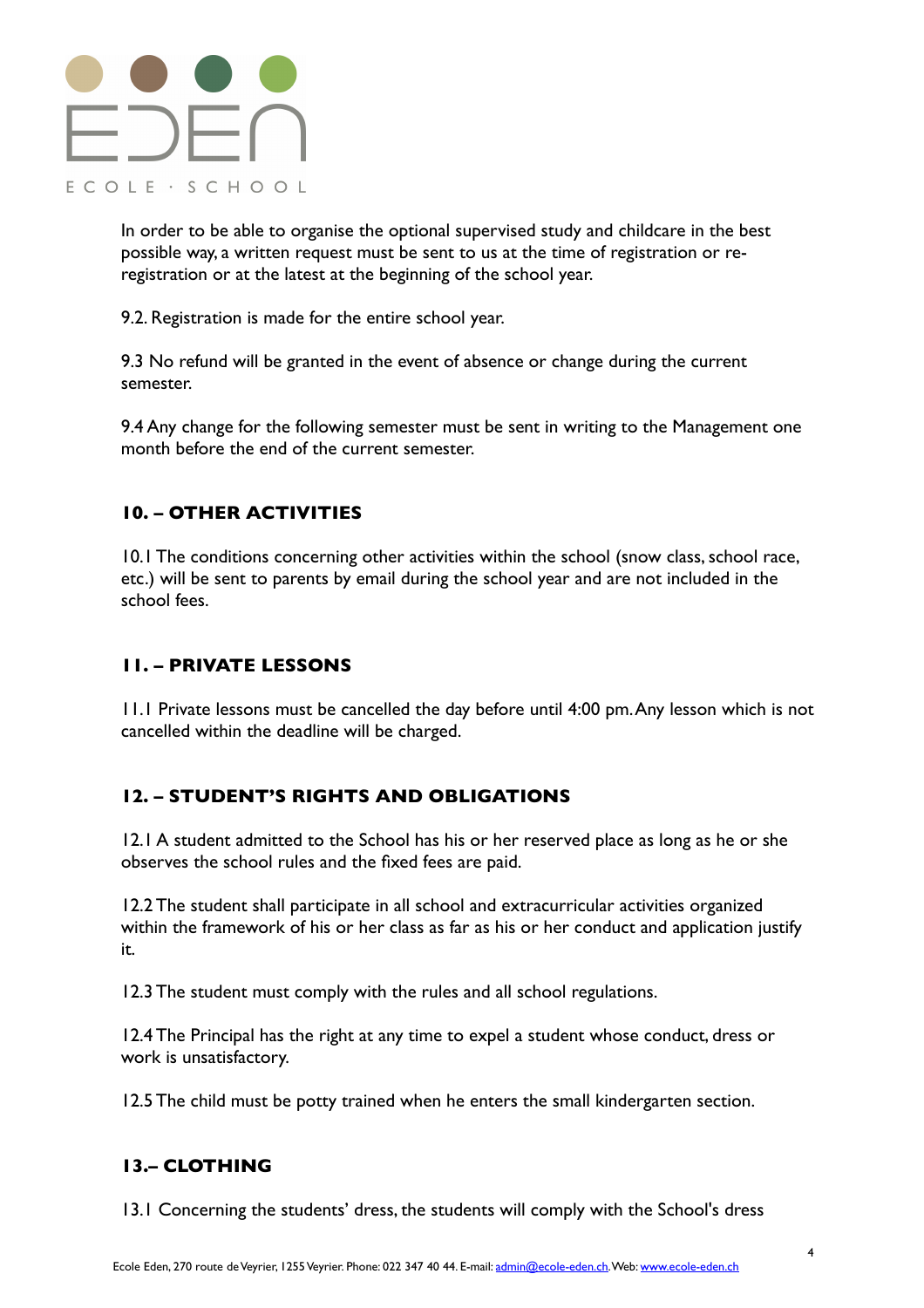# $\exists \sum \Box$ ECOLE · SCHOOL

<span id="page-4-2"></span> $code<sup>2</sup>$  $code<sup>2</sup>$  $code<sup>2</sup>$ [.](#page-4-0)

#### **Reminder of the colour code:**

- Clothing must be plain in colour, with no visible markings or patterns.
	- The **top** must contain the logo embroider of the Eden School, it must be:
		- o A white shirt or polo shirt,
		- o A sweater without hood in beige or green color.
- The **bottom** 
	- o Beige or green pants, skirt or shorts or jeans in blue jeans.
- Forsports classes: green jogging<sup>[3](#page-4-1)</sup> from the Eden School and t-shirt with the School logo embroider - clean sports shoes for indoor activities and outdoor shoes that will stay at school.

You will find below the company's contact details to embroider the Eden School logo on the tops of your clothes

BRODE-IT, 32 rue des Noirettes, 4 th floor, 1227 Carouge, Tel: +41 79 348 57 08, www.brode-it.ch, info@brode-it.ch

Price (directly from the external service provider):

- <span id="page-4-3"></span>- For a minimum of 5 pieces: CHF 8/piece
- For a minimum of 10 pieces: CHF 7/piece

The adults in the school, and more specifically the teachers, reserve the right to point out to the students if their clothing does not meet the requirements.

# **14. – COMMUNICATION**

14.1 Administrative documents are given to parents at the student's arrival. These documents are considered valid throughout the student's schooling in our school. Parents are required to inform the secretariat of any changes occurring during the school year (medical information, contact details, authorization for distribution, etc.).

# **15. – INSURANCE**

15.1 Parents insure their child(ren) for accidents that may occur during school activities or organized by the school. The school cannot be held liable in the event of non-compliance with this point.

15.2 Parents conclude a civil liability insurance policy that would cover the costs of damage caused by their child within the school, both inside and outside the school.

<span id="page-4-0"></span><sup>&</sup>lt;sup>[2](#page-4-2)</sup> MY Uniformes is at your disposal for any order. Access to the showroom is available every Tuesday from 8:30 am to 12:00 pm outside school holidays for all orders. Your purchases can also be made online via the website www.myuniformes.com. Code: Eden. Password: MYbeny28

<span id="page-4-1"></span><sup>&</sup>lt;sup>[3](#page-4-3)</sup> logging MUST be purchased from MY Uniforms, see previous footnote.

Ecole Eden, 270 route de Veyrier, 1255 Veyrier. Phone: 022 347 40 44. E-mail: [admin@ecole-eden.ch.](mailto:admin@ecole-eden.ch) Web: [www.ecole-eden.ch](http://www.ecole-eden.ch)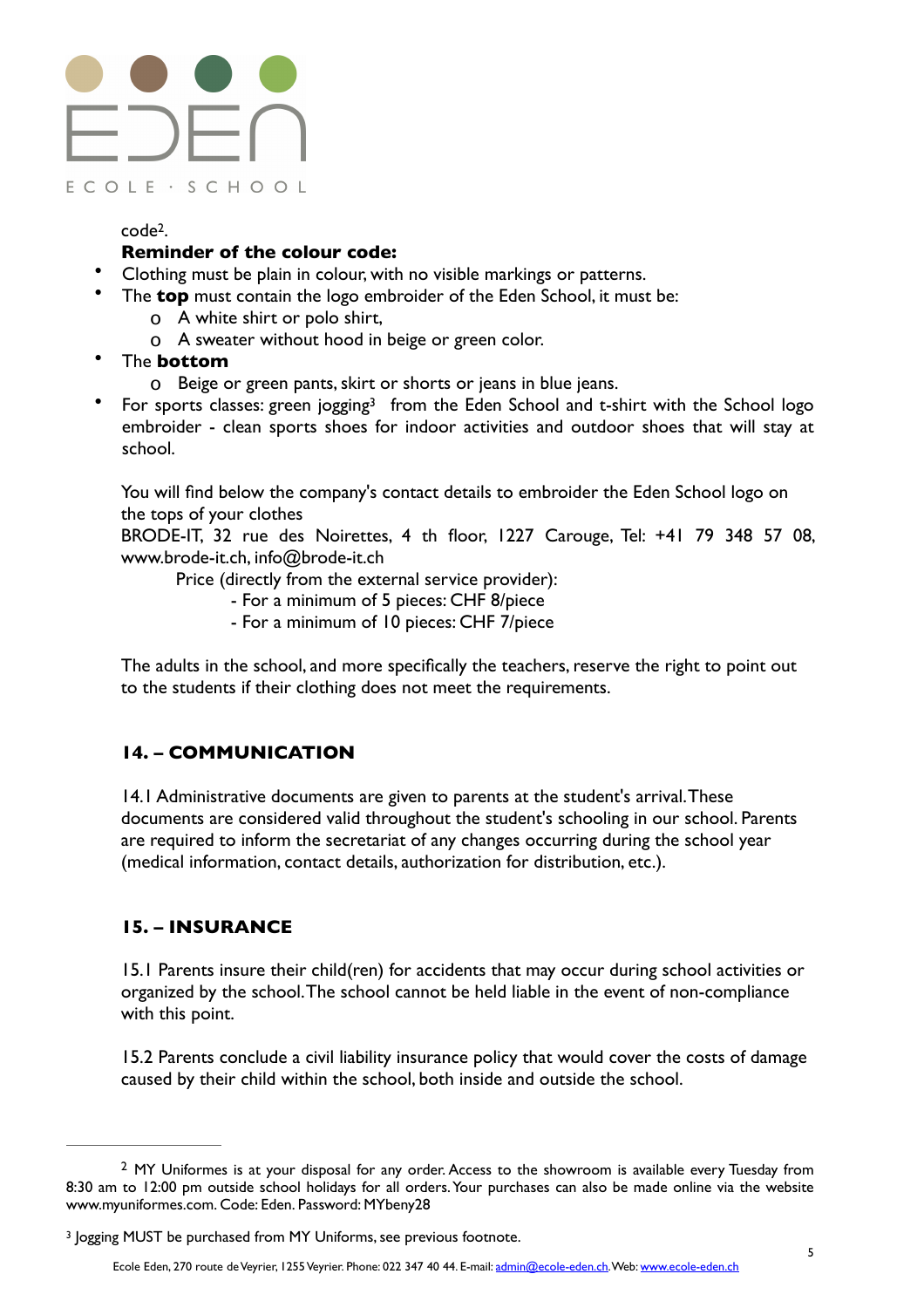

15.3 Students must provide a certificate each year, before the beginning of the school year, proving that they have taken accident and health insurance.

15.4 As the school does not have an infirmary in the strict sense of the word, it refers to the school health service.

15.5 In case of a medical emergency, the school reserves the right to take all necessary measures or initiatives (contact with a doctor, transport to a hospital), if necessary, but while respecting the instructions given on the Health Sheet. Parents will of course be contacted as soon as possible.

# **16. – TARIFS**

16.1 Annual tuition fees are payable annually, semi-annually or quarterly. Any semi-annual or quarterly payment is due in advance before the beginning of the next half-year or quarter according to the information provided on the invoice. Expenses not included in the school fees must be paid in full at the time of the first payment.

| <b>Schooling fees</b>                      | <b>First trimester</b> | <b>Second</b><br>trimester | Third<br>trimester | <b>Annual</b> |
|--------------------------------------------|------------------------|----------------------------|--------------------|---------------|
| <b>Nursery full days</b>                   | <b>CHF 7'940</b>       | <b>CHF 5'955</b>           | <b>CHF 5'955</b>   | CHF 19'850    |
| Kindergarten<br>classes (IP and 2P)        | <b>CHF 7'940</b>       | <b>CHF 5'955</b>           | <b>CHF 5'955</b>   | CHF 19'850    |
| <b>Primary classes,</b><br>up from CP (3P) | <b>CHF 9'960</b>       | <b>CHF 7'470</b>           | <b>CHF 7'470</b>   | CHF 24'900    |

#### **15% discount for the second child<sup>[4](#page-5-0)</sup>.**

16.2 The following expenses are not included in the rates::

#### For **nursery class**, **kindergarten** and **primary classes:**

- <span id="page-5-1"></span>• Admission fee of CHF 1'500 (only for the 1st year)
- School supplies of CHF 950 per year
- Lunch supervision CHF 400 per semester
- An annual flat rate of CHF 200 for cultural excursions
- Wednesday mornings, taught in English only, are optional for kindergarten and kindergarten classes. The annual fee for this option is CHF 3'000.

<span id="page-5-0"></span>This discount scale is applicable to parents who do not benefit from a contribution from the employer or a third **[4](#page-5-1)** party for the education of their children.

It is not applicable for children attending half-day.

Any particular request must be submitted to the management.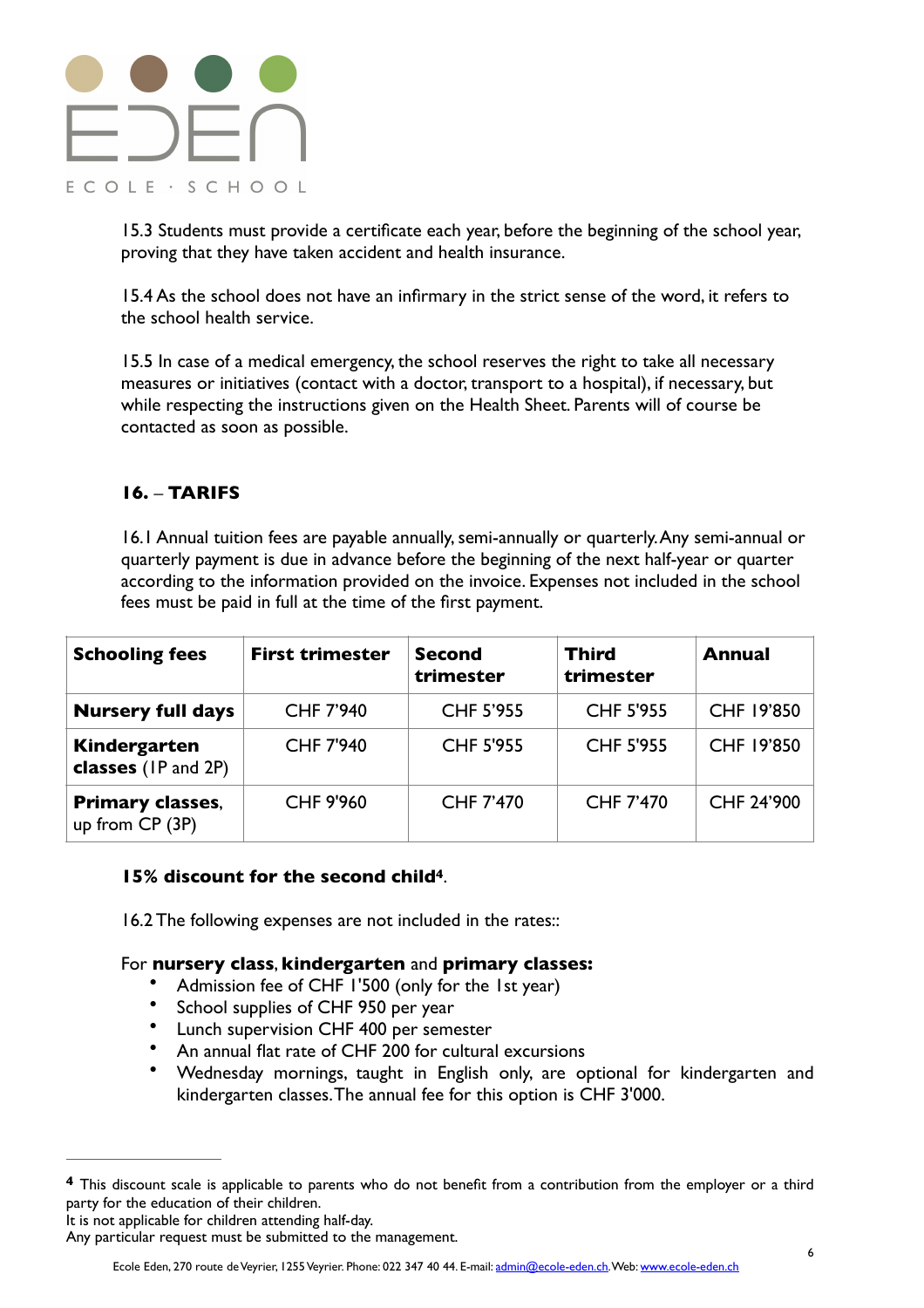

From primary school onwards, Wednesday mornings are compulsory school hours and are included in the annual fees.

- Eden School also offers the optional possibility of supervised studies on Mondays, Tuesdays and Thursdays after the mandatory hours. The costs of these optional studies is CHF 1,000 per semester. (667 for 2 evenings and 333 for 1 evening per semester). For kindergartens, Ecole Eden offers a daycare on Mondays, Tuesdays and Thursdays after the mandatory hours. The cost of the daycare is CHF 690 per semester (475 for 2 evenings and 230 for 1 evening per semester).
- Extra-curricular workshops are also available. The cost of these workshops varies, depending on the activity, between CHF 1'100 and CHF 1'500 per year for one lesson per week.
- The fees for the school outfit

16.3 In the event of an exceptional closure of the school due to an imperative external recommendation, distance learning will be provided and will not entitle to reimbursement of tuition fees. This will be fully due.

#### **17.– INVOICE PAYMENT**

17.1 All invoices are payable within 30 days of their date of issue.

17.2 In the event of non-compliance with the above-mentioned deadline, Ecole Eden reserves the right to refuse the student entry into the classroom and not to give him/her the school reports.

17.3 Reminder Fees: reminders will be charged CHF 100 regardless of the type of invoice. This amount is used to cover interest and administrative costs. In case of non-payment, Ecole Eden will forward the file to the competent authorities.

# **18. – CANCELLATION and DEPARTURE**

18.1 If a cancellation occurs after June 30 or if the student does not arrive on the first day of the school year, the annual school fees are due. Any cancellation must be addressed in writing (letter or email) to the management.

18.2 Student's departure during the school year:

In the event of early departure due to a geographical professional transfer of parents during the school year, the entire school term interrupted is due. If school education is paid by the employer of either parent, the annual fees remains also fully due.

In the event of early departure due to dismissal of the student during the school year, the school fees for the interrupted term are totally due.